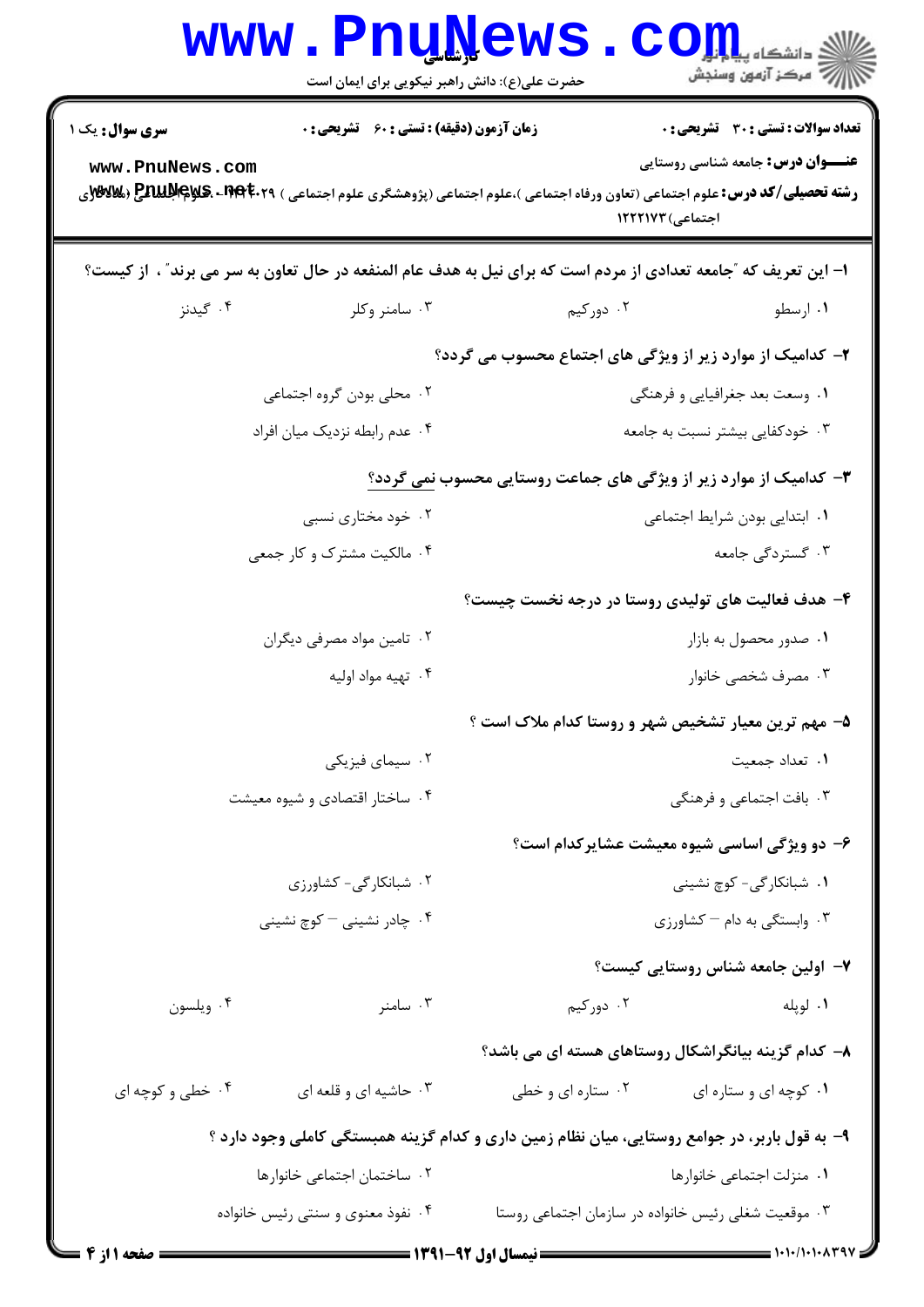|                        | <b>www.PnuNews</b><br>حضرت علی(ع): دانش راهبر نیکویی برای ایمان است                                                                    |                                                                                    | اللاء دانشڪاه پيام آ <b>ل گ</b><br>الل <sup>اء</sup> مرڪز آنههن وسنڊش |
|------------------------|----------------------------------------------------------------------------------------------------------------------------------------|------------------------------------------------------------------------------------|-----------------------------------------------------------------------|
| <b>سری سوال : ۱ یک</b> | <b>زمان آزمون (دقیقه) : تستی : 60 ٪ تشریحی : 0</b>                                                                                     |                                                                                    | <b>تعداد سوالات : تستی : 30 ٪ تشریحی : 0</b>                          |
| www.PnuNews.com        | <b>رشته تحصیلی/کد درس:</b> علوم اجتماعی (تعاون ورفاه اجتماعی )،علوم اجتماعی (پژوهشگری علوم اجتماعی ) <b>۳۹۴۰۲۹ 3 Enupppys (%%</b> و%%y | اجتماعی) ۱۲۲۲۱۷۳                                                                   | <b>عنـــوان درس:</b> جامعه شناسی روستایی                              |
|                        |                                                                                                                                        | ۱۰– مهم ترین قشرکمّی جامعه روستایی چه قشری اند؟                                    |                                                                       |
| ۰۴ اجاره کاران         | ۰۳ خوش نشینان                                                                                                                          | ۰۲ سودا گران                                                                       | ۰۱ دهقانان خرده مالک                                                  |
|                        | 1۱– کدام گروه روستایی، عوامل منقول تولید زراعی سنتی روستاها را در اختیار داشتند و در غیاب ارباب و یا با حضور او امور                   |                                                                                    | تولید را اداره می کردند؟                                              |
| ۰۴ اجاره کاران         | ۰۳ نسقداران                                                                                                                            | ۰۲ گاوبندان                                                                        | ٠١ مباشران                                                            |
|                        |                                                                                                                                        | ۱۲- در دوره سنتی، سوداگران و کارمندان خدماتی از کدام ویژگی برخوردار بودند؟         |                                                                       |
|                        | ۰۲ مالک زمین بودند.                                                                                                                    | ۰۱ به تولید کشاورزی می پرداختند.                                                   |                                                                       |
|                        | ۰۴ صاحب نسق بودند.                                                                                                                     |                                                                                    | ۰۳ درآمدشان پایین بود.                                                |
|                        |                                                                                                                                        | ۱۳- در روستاهای ایران نظام خویشاوندی به چه صورت است؟                               |                                                                       |
| ۰۴ پدر - فرزندي        | ۰۳ پدر تبار و مادر تبار                                                                                                                | ۰۲ مادر تبار                                                                       | ۰۱ پدر تبار                                                           |
|                        | ۱۴– در مناطق روستایی، بعد خانوار با کدام گزینه رابطه دارد؟                                                                             |                                                                                    |                                                                       |
|                        | ۰۲ مقدار زمین زراعی.                                                                                                                   | 1. نحوه گذران اوقات فراغت.                                                         |                                                                       |
|                        | ۰۴ اقتدار رئيس خانواده.                                                                                                                |                                                                                    | ۰۳ ساختار خويشاوندي.                                                  |
|                        | ۱۵– کدام تعبیر از اجتماعات سنتی روستایی و جوامع صنعتی شهری به ترتیب درست است؟                                                          |                                                                                    |                                                                       |
|                        | ۰۲ همبستگی مکانیک _ ارگانیک                                                                                                            |                                                                                    | ۰۱ گزل شافت _ گماين شافت                                              |
|                        | ۰۴ جامعه مدرن _ قومی                                                                                                                   |                                                                                    | ۰۳ جامعه مدرن _ شهري                                                  |
|                        |                                                                                                                                        | ۱۶– کدامیک از موارد زیر درمورد رفتار سنتی روستاییان صحیح است؟                      |                                                                       |
|                        |                                                                                                                                        | ۰۱ علت بی اعتمادی روستاییان به جهان، خشکسالی و گرسنگی است.                         |                                                                       |
|                        | ۰۲ مراحل تولید روستایی براساس کشاورزی مدرن زمینه صبر و بردباری روستاییان را فراهم می کند.                                              |                                                                                    |                                                                       |
|                        |                                                                                                                                        | ۰۳ ارزش مرد وزن و تفکیک بین این دو جنس در جوامع مختلف یکسان است.                   |                                                                       |
|                        |                                                                                                                                        | ۰۴ در جوامع روستایی سن سالخوردگان پایگاه اجتماعی و قدرت نفوذ ایشان را معین می کند. |                                                                       |
|                        |                                                                                                                                        |                                                                                    | <b>۱۷- کدام گزینه از ویژگی های جامعه سنتی است</b> ؟                   |
|                        | ۰۲ ایستایی و سنت گرایی                                                                                                                 |                                                                                    | ۰۱ نوجویی و نوآوری                                                    |
|                        | ۰۴ سلطه روابط و قوانین حقوقی                                                                                                           |                                                                                    | ۰۳ نقش های اکتسابی                                                    |

 $= 1 - 1 - 11 - 1 - 17$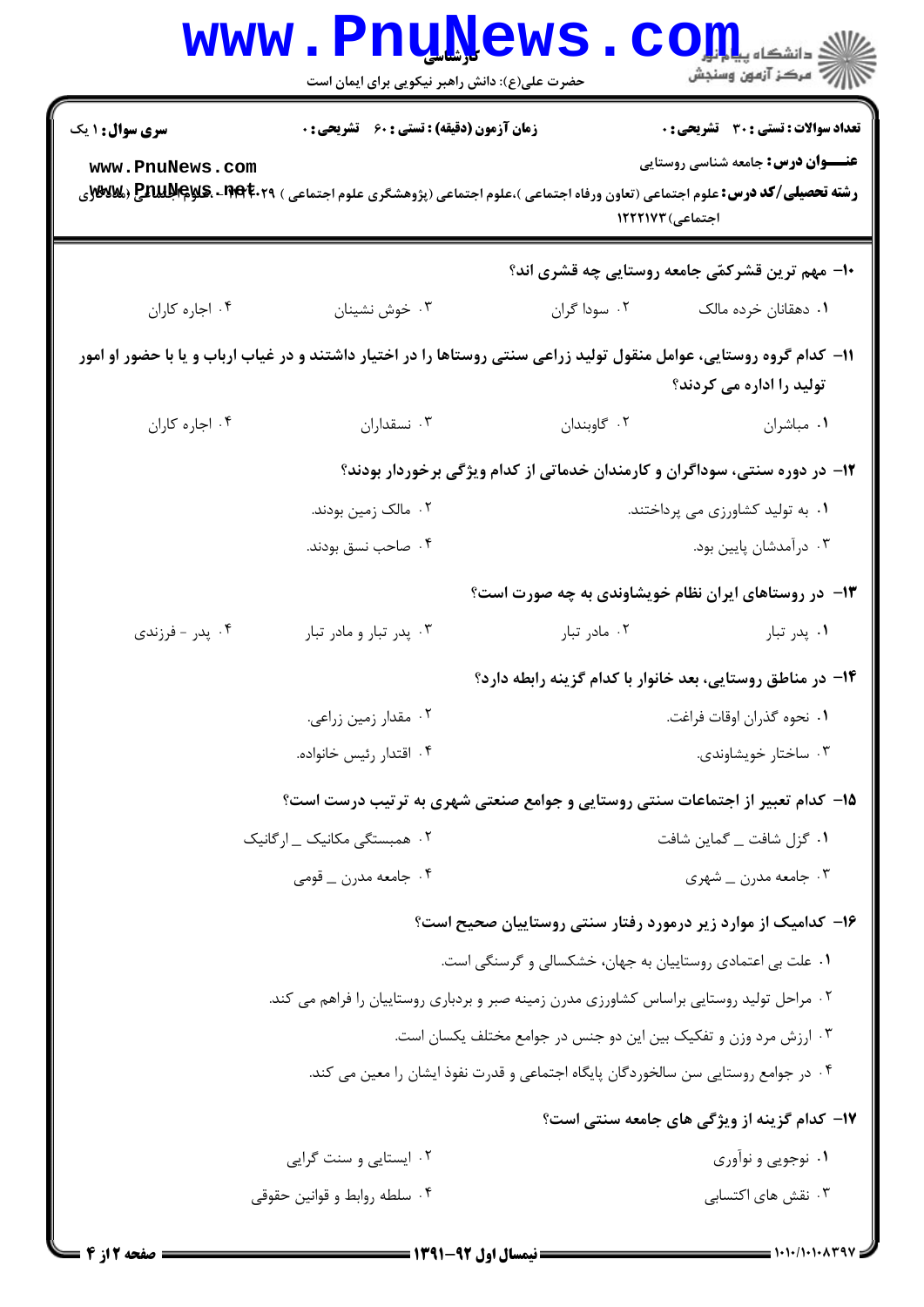|                        | <b>www.PnuNews</b><br>حضرت علی(ع): دانش راهبر نیکویی برای ایمان است                                                               |                                                                                     | دانشکاه پی <mark>ا بار</mark><br>رُ⁄ مرڪز آزمون وسنڊش |  |
|------------------------|-----------------------------------------------------------------------------------------------------------------------------------|-------------------------------------------------------------------------------------|-------------------------------------------------------|--|
| <b>سری سوال : ۱ یک</b> | <b>زمان آزمون (دقیقه) : تستی : 60 ٪ تشریحی : 0</b>                                                                                |                                                                                     | <b>تعداد سوالات : تستی : 30 ٪ تشریحی : 0</b>          |  |
| www.PnuNews.com        | <b>رشته تحصیلی/کد درس:</b> علوم اجتماعی (تعاون ورفاه اجتماعی )،علوم اجتماعی (پژوهشگری علوم اجتماعی ) <b>۳۹۴۰۲۹ 3 ENUP (WE</b> (WW | اجتماعی) ۱۲۲۲۱۷۳                                                                    | <b>عنـــوان درس:</b> جامعه شناسی روستایی              |  |
|                        |                                                                                                                                   | ۱۸– گاوبندی در کدام قسمت های کشور بیشتر از جاهای دیگر رایج بوده است؟                |                                                       |  |
| ۰۴ شرقی                | ۰۳ مرکزی                                                                                                                          | ۰۲ جنوبی                                                                            | ۰۱ شمالی                                              |  |
|                        |                                                                                                                                   | ۱۹– اقشار اجتماعات روستایی با توجه به مالکیت زمین زراعی و وابستگی روستاییان کدامند؟ |                                                       |  |
|                        | ۰۲ گاوبند _ خوش نشين                                                                                                              |                                                                                     | ۰۱ زمین دار _ بي زمين                                 |  |
|                        | ۰۴ نسق دار – خوش نشین                                                                                                             |                                                                                     | ۰۳ نسق دار - اجاره کار                                |  |
|                        | +۲- در جامعه روستایی ایران چه قشری از روستاییان اند که در عین نداشتن زمین زراعی ، تهیدست و فقیر نیز بوده و به کار و               |                                                                                     | تولید کشاورزی نمی پردازند؟                            |  |
| ۰۴ اجاره کار           | ۰۳ خوش نشين                                                                                                                       | ۰۲ نسق دار                                                                          | ۰۱ گاوبند                                             |  |
|                        | <b>۲۱</b> - کدام گزینه جزء ویژگی های مهاجرت در ایران محسوب می گردد؟                                                               |                                                                                     |                                                       |  |
|                        |                                                                                                                                   | ۰۱ میان مساحت زمین زراعی و مهاجرت رابطه مستقیم وجود دارد.                           |                                                       |  |
|                        |                                                                                                                                   | ۰۲ مهاجرت های روستایی <sup>—</sup> شهری ایران بیشتر چند مرحله ای اند.               |                                                       |  |
|                        |                                                                                                                                   | ۰۳ سوابق مهاجرتی و داشتن راهنما در شهر روی مهاجرت تاثیر منفی دارد.                  |                                                       |  |
|                        |                                                                                                                                   | ۰۴ مستعدترین گروه مهاجران روستایی خوش نشینان اند.                                   |                                                       |  |
|                        |                                                                                                                                   | ۲۲- عوامل جدید در دوران معاصر در تولید کشاورزی روستایی کدامند؟                      |                                                       |  |
|                        |                                                                                                                                   | ۰۱ زمین، آب، نیروی حیوانی ، نیروی انسانی ، بذر                                      |                                                       |  |
|                        |                                                                                                                                   | ۰۲ سرمایه پولی و اعتبارات کشاورزی آموزش و ترویج ، مدیریت تولید                      |                                                       |  |
|                        |                                                                                                                                   | ۰۳ ابزار کار زراعی ، نیروی انسانی ، مدیریت بهره وری                                 |                                                       |  |
|                        |                                                                                                                                   | ۰۴ وام کشاورزی ، نیروی انسانی متخصص ، مدیریت بهره وری                               |                                                       |  |
|                        |                                                                                                                                   | ۲۳– در نظام اربابی رابطه میان ارباب و رعیت بر مبنای کدام گزینه تعیین می شد؟         |                                                       |  |
|                        | ۰۲ سهم رعیت                                                                                                                       |                                                                                     | ۰۱. بهره مالکانه                                      |  |
|                        | ۰۴ زمین زراعی                                                                                                                     |                                                                                     | ۰۳ عوامل پنجگانه زراعی                                |  |
|                        | ۲۴- قواعد و نظام عرفی و حقوقی در استفاده از آب و زمین در اراضی مزروعی آبی و دیمی را چه می نامند؟                                  |                                                                                     |                                                       |  |
|                        | ۰۲ جفت گاو                                                                                                                        |                                                                                     | ۰۱ واحد کار زراعی                                     |  |
|                        | ۰۴ واحد کار زراعی جمعی                                                                                                            |                                                                                     | ۰۳ نسق زراعی                                          |  |